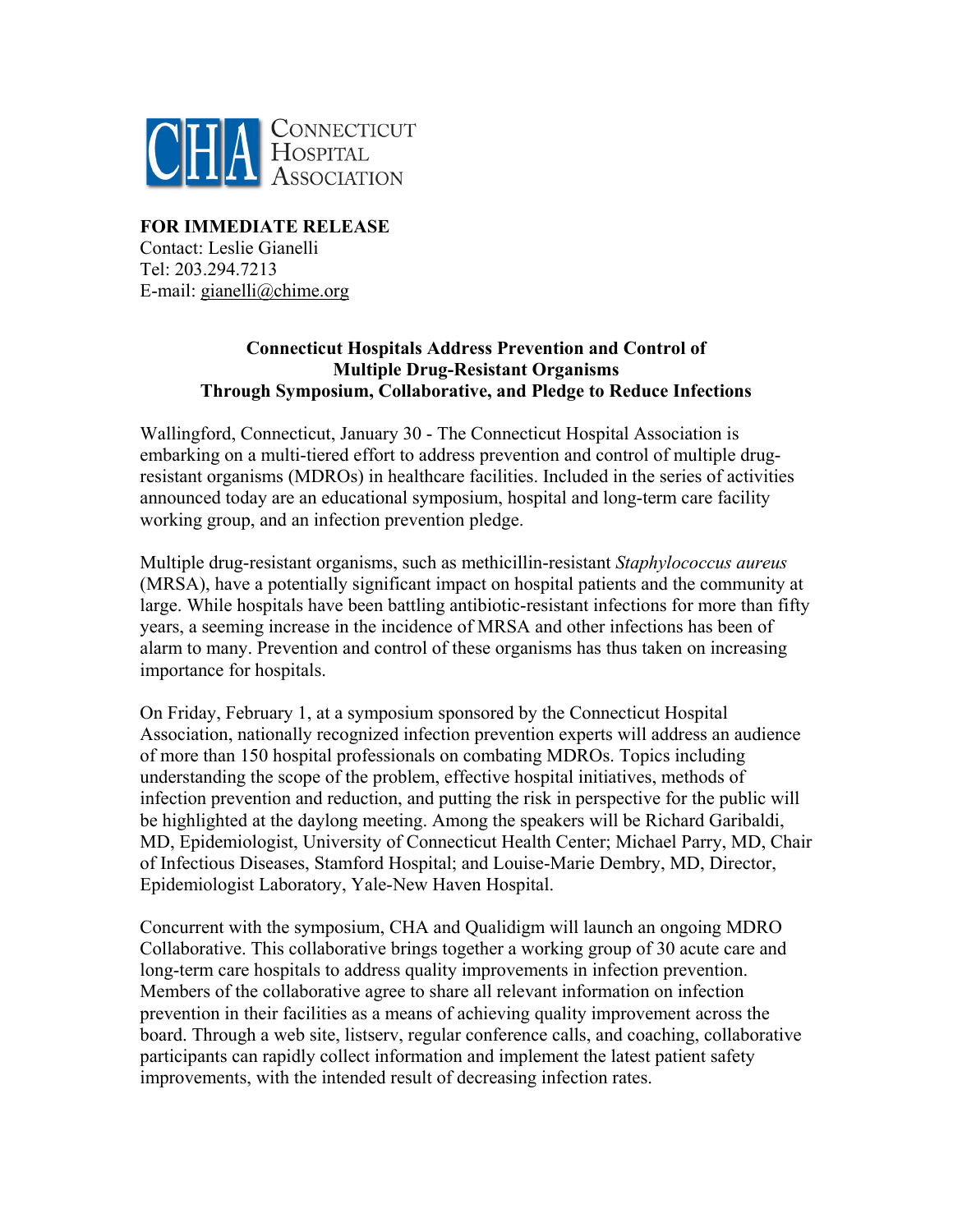Finally, The Connecticut Hospital Association today has released the following infection prevention pledge, outlining steps to be taken by hospitals in the state as a means of reducing MRSA and other MDROs:

# **Connecticut Hospital Infection Prevention Pledge**

As leaders of Connecticut's hospital community, we are very concerned about the serious problem of methicillin-resistant *Staphylococcus aureus* (MRSA) and other multiple drugresistant organisms (MDROs). We recognize the significant impact these infections have on the health and quality of life of patients, families, and people throughout our communities and we are committed to winning the battle against healthcare-associated infections. While this issue cuts across all sectors of healthcare and the community, hospitals have a significant role to play. For more than fifty years, hospitals have been on the front lines in efforts to prevent and treat antibiotic-resistant infections. The increased incidence of MRSA and other MDROs has made our job more complex, but has also served to strengthen our resolve to implement methods that will achieve significant declines in hospital-associated infections. Patients at our hospitals deserve nothing less. **We therefore set forth the following** *Connecticut Hospital Infection Prevention Pledge***:** 

- *1. Connecticut hospitals will partner with one another and with patients, families, other healthcare providers across the continuum of care, and the public to share information about infection prevention strategies and initiatives.*
- *2. Connecticut hospitals will drive toward zero tolerance for noncompliance with scientifically proven infection prevention methods. We will create a nonnegotiable expectation of compliance and accountability among staff and physicians, including the expectation that staff remind any provider failing to demonstrate compliance with hospital infection prevention measures. Hospitals will join forces to identify, adopt, and effectively implement methods to achieve consistent compliance with the following:* 
	- **a.** *Appropriate hand hygiene*

Proper hand washing remains the single most important method of limiting or eliminating transmission of organisms. Hospitals will ensure that clinical staff, including new hires and trainees, understand key elements of hand hygiene and the appropriate technique. We will also provide alcohol-based hand rub and gloves at the point of care. We will enlist the help of patients and families in reminding staff to adhere to proper hand hygiene and in reporting non-compliance.

**b.** *Decontamination of the hospital environment and equipment*  Hospitals will educate staff on the importance of cleaning and proper methods, including providing a check list for each cleaning documenting that all areas were cleaned. Staff competence in cleaning and disinfecting procedures will be verified and immediate feedback mechanisms will be established to reinforce proper technique and compliance. Dedicated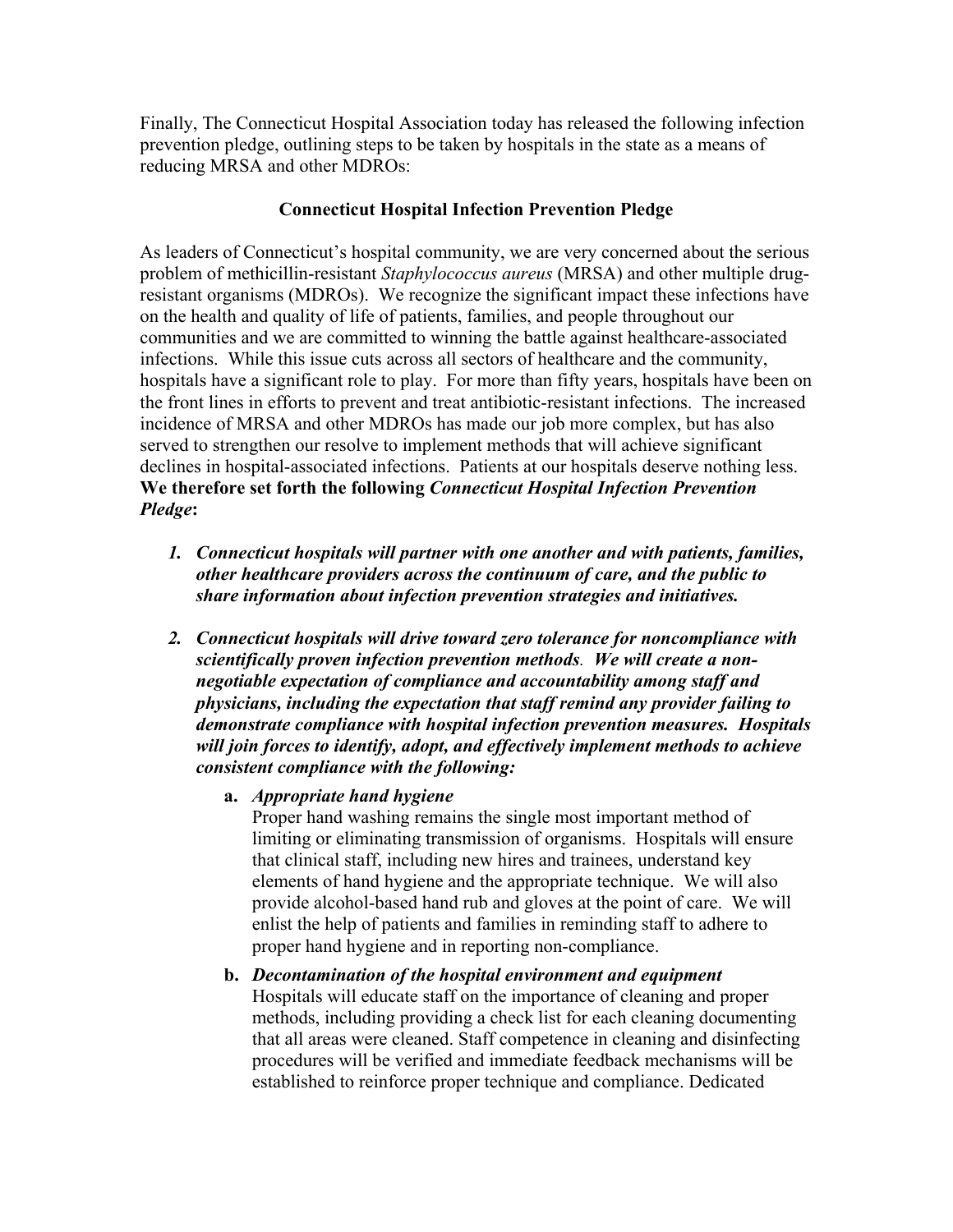equipment will be provided for patients for whom isolation or contact precautions are in place.

**c.** *Exercising of precautions for contact with patients with MDROs*  Staff training will reinforce the importance of adhering to precautions and proper barrier techniques when coming into contact with patients who have an MDRO. Adequate supplies, including gloves, masks and gowns, will be available and stored at the point of care for easy access. Families of patients with MDROs will be educated about precautions and patients will be instructed about hand hygiene and other precautions they can take to inhibit spread of organisms. Patients and families will be expected to adhere to infection prevention instructions. Staff will be expected to address noncompliance with infection prevention techniques, and patients and families will be asked for their help in reporting noncompliance if they observe it. Also, patients with MDROs will receive the same standard of care afforded all patients to prevent adverse events and ensure proper communication between the patient, family, and provider.

### **d.** *Implementation of specific care processes*

Many hospitals have reduced or eliminated device-related infections through the implementation of specific care processes that, when done together as a group, are scientifically proven to be especially effective in reducing transmission of organisms/infection. Specifically, Connecticut hospitals will commit to using groups of care processes that prevent ventilator-associated pneumonia and catheter-related bloodstream infections.

#### **e.** *Careful antibiotic use*

Overuse of antibiotics, or using the wrong antibiotics, contributes to the creation and development of drug-resistant organisms that cause dangerous infections. The control of MDROs must include the judicious use of antibiotics to prevent the development of new MDROs. Hospitals will avoid unnecessary courses of antibiotics and help educate the public about the risks of demanding antibiotics when they are not indicated, use narrow spectrum antibiotics whenever possible, and limit the course of antibiotics to the shortest possible duration.

# *3. Connecticut hospitals will work collectively through the Connecticut Hospital Association to monitor, measure, and report on their progress in reducing MRSA/MDRO infections.*

###

The Connecticut Hospital Association has been dedicated to serving Connecticut's Hospitals since 1919. Through state and federal advocacy, CHA represents the interests of Connecticut's not-for-profit hospitals on key healthcare issues in the areas of quality